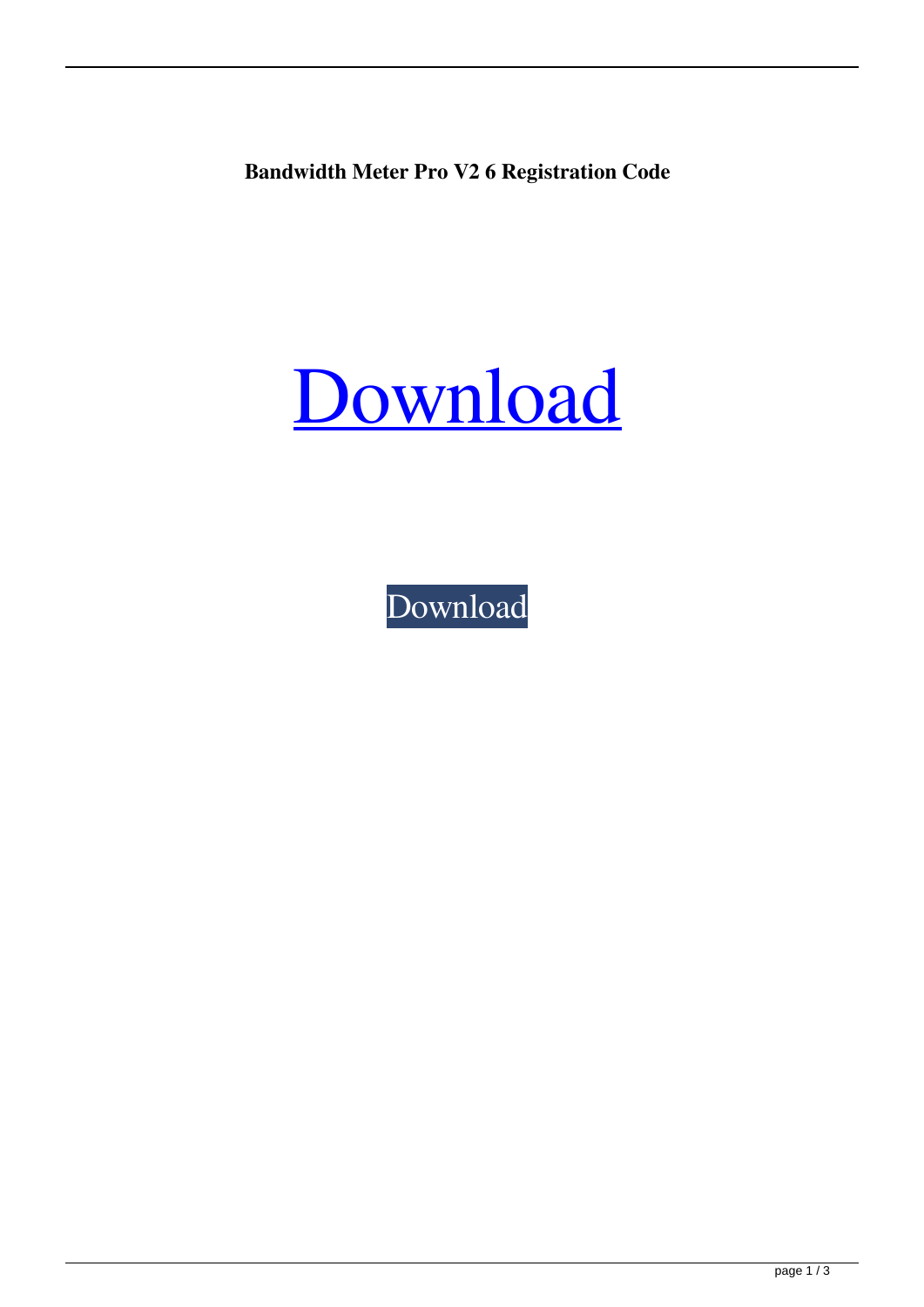Bandwidth Meter Pro Key, Link: When compared to other bandwidth management tools, cFosSpeed can be considered as a costeffective alternative for ISPs which are looking to monitor network usage on their network. Read more about cFosSpeed's features in our previous review, along with our full benchmark. Bandwidth Meter Pro V2 6 Registration Code | Link: The first thing you need to do is make sure you have the latest version of the cFosSpeed installer. Once the installation is finished, it will launch a simple wizard-like interface which allows you to configure a number of parameters and optimize your cFosSpeed environment. The interface will provide you with an overview of your network status, and will provide a list of network devices that are connected to your network. Bandwidth Meter Pro V2 6 Registration Code | Link: To update your cFosSpeed version, just click on "Update" and select the new version from the provided list. Bandwidth Meter Pro V2 6 Registration Code | Link: To start a scan of your network environment, click on the "Network Scanners" option. This will display a list of available network devices, along with their status. Bandwidth Meter Pro V2 6 Registration Code | Link: You can scan network devices manually, or by assigning a number to an IP subnet. The latter option will allow you to conduct a sequential scan of all network devices on a particular subnet. Bandwidth Meter Pro V2 6 Registration Code | Link: As you can see, cFosSpeed is capable of reporting a number of different information such as current network usage, connected devices, routers, network devices which are responding to PING requests, and network devices that have been configured as a Watchdog. Bandwidth Meter Pro V2 6 Registration Code | Link: In the next step, you can select a subnet and click on "Scan" to conduct a sequential scan of all devices on the selected subnet. Bandwidth Meter Pro V2 6 Registration Code | Link: Once the scan is finished, the software will display a screen containing the detailed results of the scan. Bandwidth Meter Pro V2 6 Registration Code | Link: The most important part of the scan will be the snapshot of the active cFosSpeed devices. It will also provide you with a list of the connected network devices